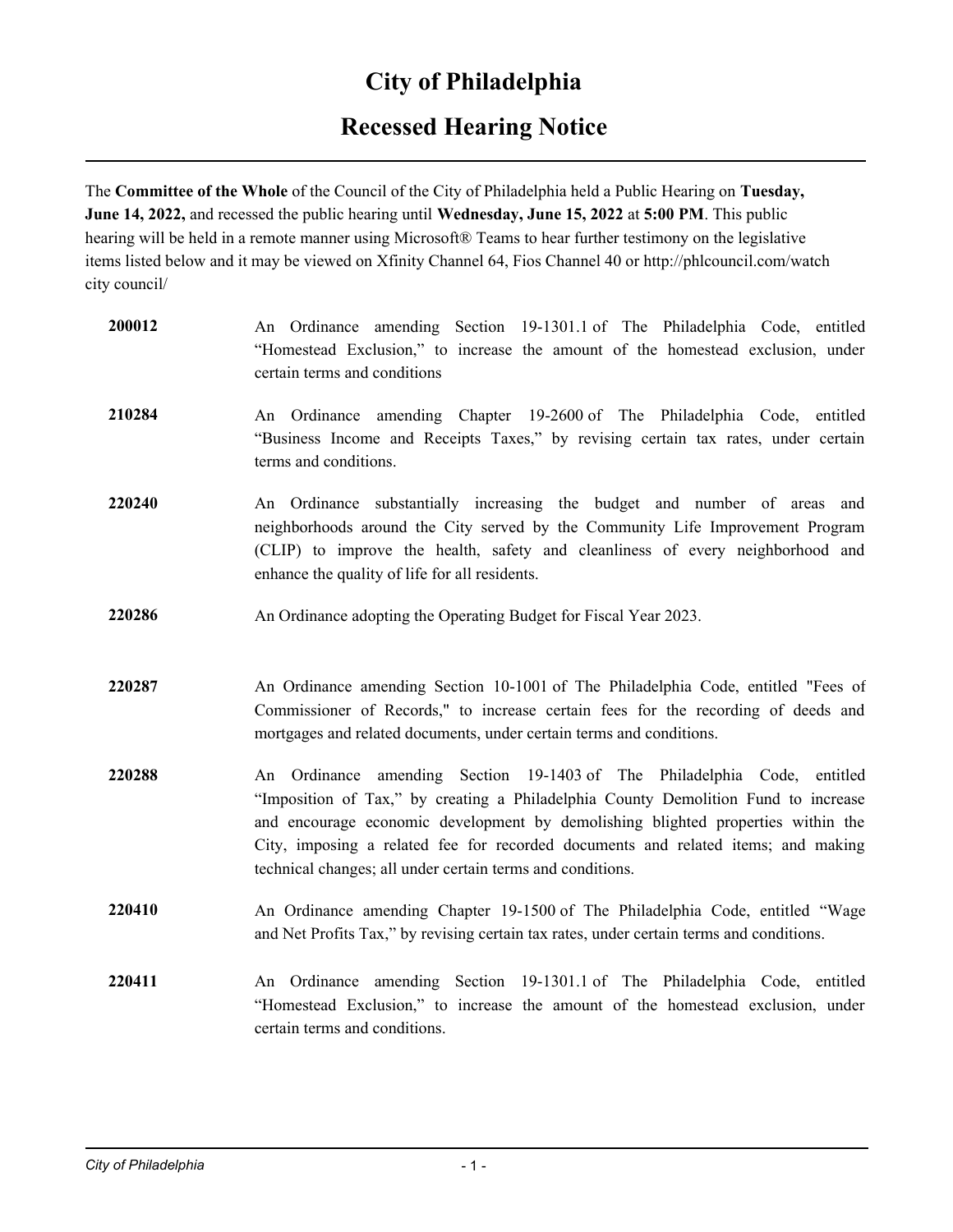# **City of Philadelphia Recessed Hearing Notice**

### **Committee of the Whole Wednesday, June 15, 2022 at 5:00 PM**

**220412** An Ordinance amending Chapter 19-3900 of The Philadelphia Code, entitled "Tax Exemptions for Longtime Owner-Occupants of Residential Properties," to revise the cap on the total amount of exemptions authorized in the program, all under certain terms and conditions. **220413** An Ordinance amending Section 19-1303 of The Philadelphia Code, entitled "Discounts and Additions to Tax," by tolling additions, interest and penalties on real estate tax when the assessed value of property is under appeal and limiting tax payments due based on certain assessments under appeal; all under certain terms and conditions. **220421** An Ordinance amending Chapter 19-2900 of Title 19 of The Philadelphia Code, entitled "Senior Citizen Low Income Special Tax Provisions," by extending the deadline for low-income seniors to apply for a refund or forgiveness of Real Estate Taxes, under certain terms and conditions. **220455** An Ordinance amending Section 19-1301.1 of The Philadelphia Code, entitled "Homestead Exclusion," to increase the amount of the homestead exclusion, under certain terms and conditions. **220485** An Ordinance amending Section 19-2600 of The Philadelphia Code, entitled "Business Income and Receipts Taxes," with respect to allocation and apportionment of income and receipts inside and outside of the City, all under certain terms and conditions. **220497** An Ordinance amending Chapter 19-3900 of The Philadelphia Code, entitled "Tax Exemptions for Longtime Owner-Occupants of Residential Properties," to modify parameters of tax exemptions for longtime residential owner-occupants, all under certain terms and conditions. **220499** An Ordinance amending Chapter 19-2900 of The Philadelphia Code, entitled "Senior Citizen Low Income Special Tax Provisions," to modify parameters of special tax provisions for low-income seniors, including the deadline for filing an application, all under certain terms and conditions. **220531** An Ordinance amending Chapter 19-300 of The Philadelphia Code, entitled "Real Estate Taxes," to establish rebates for early payment on real estate taxes, under certain terms and conditions.